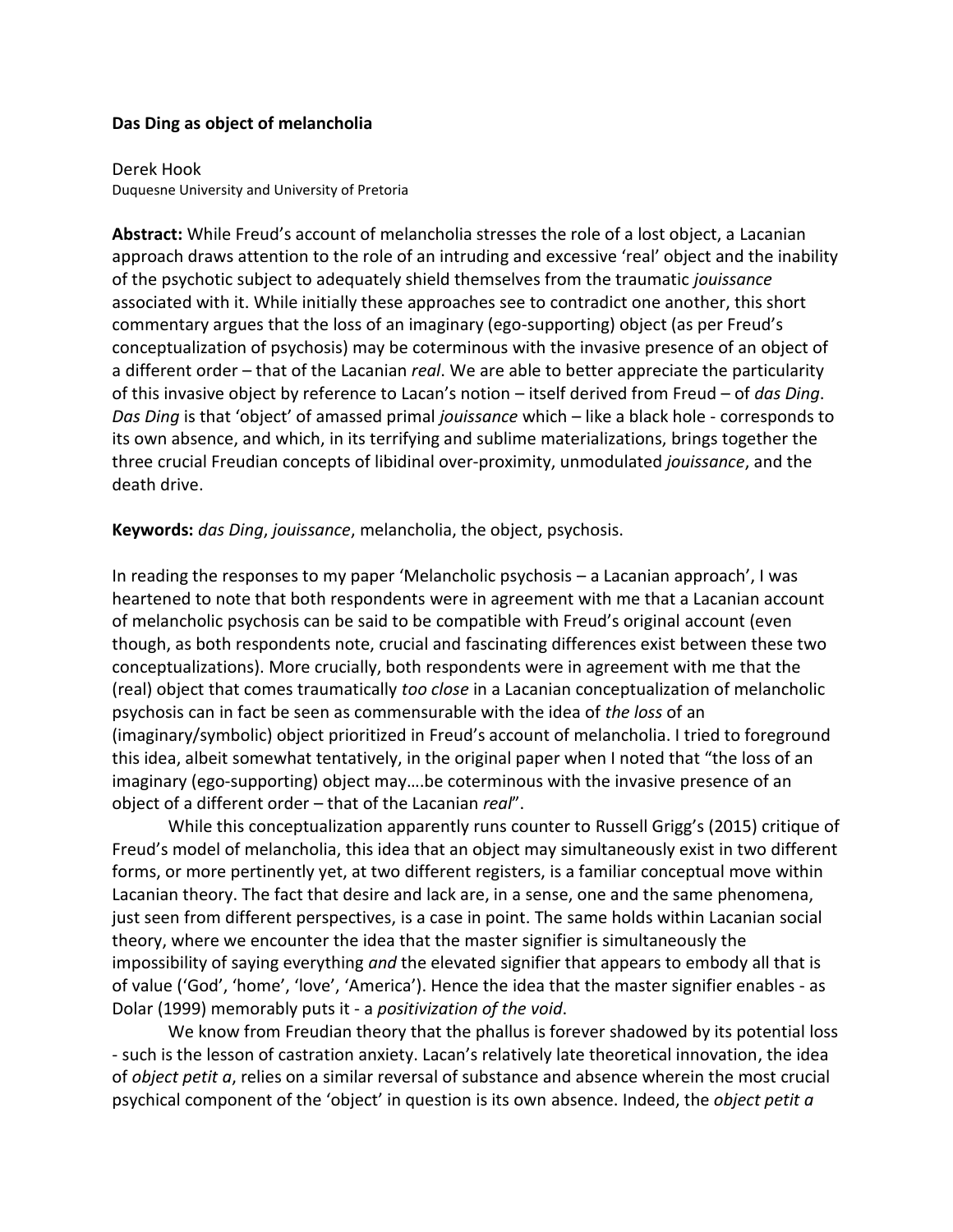can be understood as the *convexity* of the subject's lack, as the correspondence of an object with its own *consummating* inexistence.

Perhaps the most powerful example of an object that is one and the same as its own absence is Lacan's notion (offered in his Seminar VII, and derived from Freud) of '*das Ding*' (aptly, 'the Thing'). Once again, we have a type of paradoxical absence. In describing the notion of *das Ding*, Lacan draws on Heidegger, for whom, famously, the hallowness of a vase defines its function. "If the vase may be filled", says Lacan (1992), "it is because….in its essence it is empty" (p. 120) *Das Ding* is not an object so much as such a voracious absence, a kind of swallowing abyss - a roaring void, as we might put it - which makes certain sublime and yet simultaneously terrifying objects possible. It is the 'object from inner space' (Zizek, 1999), the engulfing Thing of amassed primal *jouissance* that gives sudden material substance to the constitutive emptiness of the subject's desire.

Lacan's concept of *das Ding* thus seeks to supplement Freudian theory: in response to Freud's notion of the lost primordial object that we continually seek to find again, Lacan offers us a place, a *power of emptiness*, which is in effect, the site of such an object. *Das Ding* is, in effect, nothingness turned inside out; "….the Thing is not nothing, but literally is not" says Lacan (1992, p. 63). And like the black hole to which it is frequently compared, *das Ding* exerts a fearsome gravitational pull; it evokes sublime passions, induces deathly compulsions.

My intention, upon reading Wolff Bernstein's commentary, was to emphasize this reoccurring motif within Lacan's teaching (that of 'the positivization of the void') so as to agree with her assertion that - contrary to Grigg's (2015) account – there is indeed a type of object loss in melancholia. I wanted to agree, moreover, that this loss corresponds to the overpresence of something voracious and all-consuming. I was delighted then to see that Straker had, as it were, beaten me to it, by quite brilliantly centralizing the notion of *das Ding* in her own response to my paper.

Before turning to that, allow me a moment to respond to Wolff Bernstein's thoughts of McCandless's self re-naming – or, more in line with my argument, McCandless's self *de-naming*, that is, his adoption of the signifier Supertramp. Wolff Bernstein helpfully suggests that taking up this 'name' may be important not so much in terms of McCandless's incorporation of a wellworn popular signifier (*Supertramp*, the name of a rock band) as a kind of non-name, than in terms of the broader, and particularly sexual signification of 'tramp'. In many ways such a reading fits with the argument I developed. How so? Well, McCandless did enjoy what we might call a series of libidinal encounters – or, more appropriately perhaps, inter-personal intimacies, (clearly not always of an overtly sexual kind) with a variety of unlikely candidates. The crucial point of emphasis in my agreement with Wolff Bernstein, is that these encounters – which, certainly in Sean Penn's (2007) screenplay, were very touching for the people concerned – would have to end, to be dissolved in anonymity. The 'tramp-like' nature of these encounters was not that they were explicitly sexual, but rather that they were short and transient, without follow-through, not to be extended by any lasting commitment.

Back though to 'das Ding' and its clinical pertinence in the case of McCandless. It helps here to consult Wine's (2014) schematic overview of the notion of the object in Lacan. Doing so is useful, not only insofar as it enables us to differentiate between the concepts of *object petit a* and *das Ding*, but also because it suggests that the notion of *das Ding* has – as Straker suggests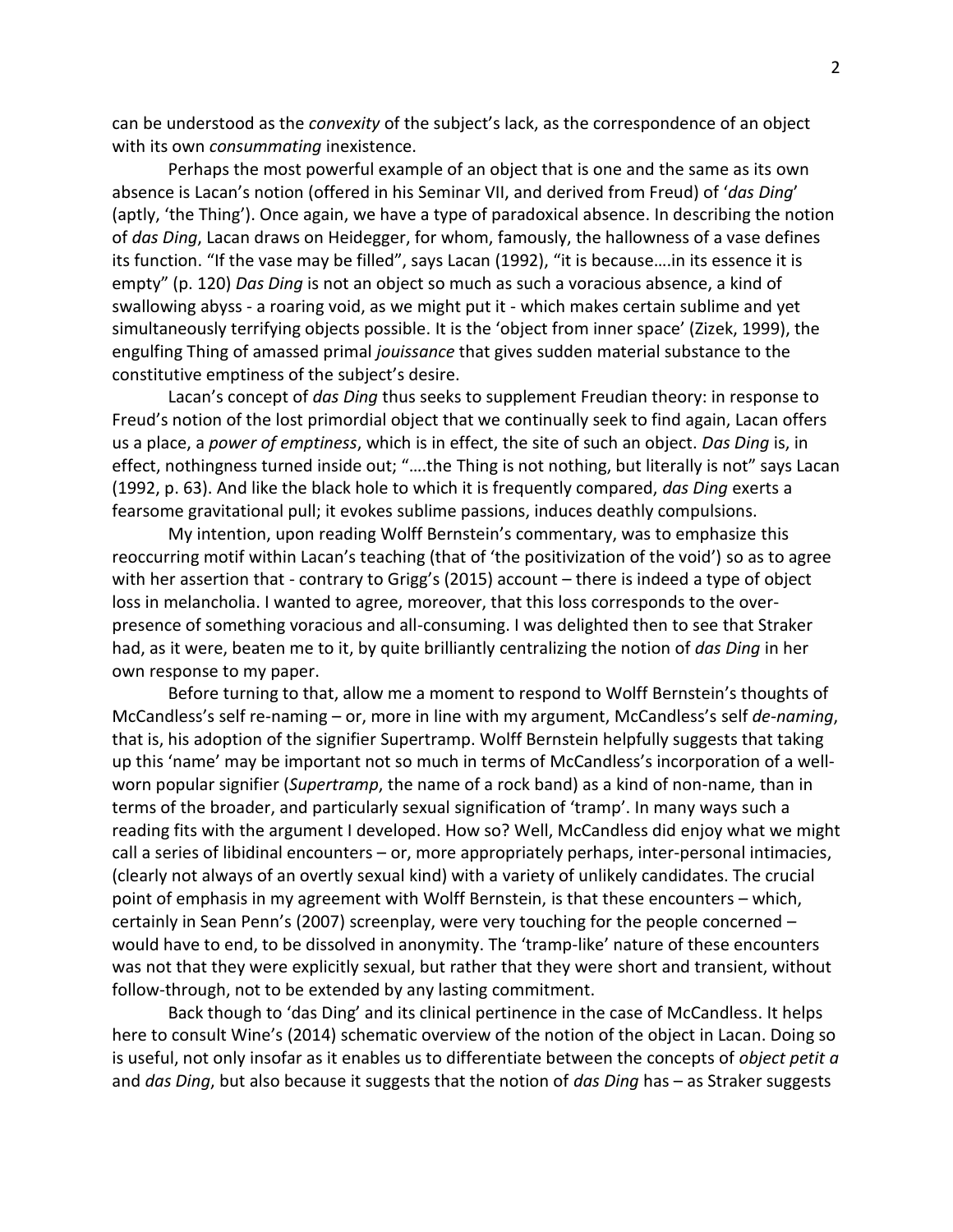and hopes - a continuing analytical value for psychoanalytic thinking and practice. Here then is Wine's (2014) précis of Lacan's successive theorizations of the object and lack:

In Lacan's first formulation, the analytic experience was conceived in terms of the logic…signifiers. The signifier was the cause of the subject and these signifiers depended on the exclusion of *das Ding*, which was totally exterior, something which experience could not assimilate….[Subsequently] Lacan introduced the concept of object *a*…. The unconscious was no longer [thought to be] governed by an unassimilated exterior, since the exterior was experienced by the subject and caused effects. The remainder left over from the agency of the signifier did not refer to something transcendent but to something which returned as the cause of experience.

The object now has lack as its very substance. Lacan started by emphasizing the lack of the object, then moved to *das Ding*, and subsequently arrived at the object of lack. Object *a* is not conceived as an empirical object which could be assimilated by experience. However, contrary to *das Ding*, it does not designate a pure negativity in experience: on the contrary, the subject of desire experiences object *a* as a cause of desire (pp. 50-51).

For those less familiar with the abstraction and jargon of Lacanian theory, the concept of *das Ding* might best be approached via reference to Freudian theory. In fact, we might take Wolff Bernstein's commentary as a way of presaging the notion of *das Ding* in Straker's response. Wolff Bernstein astutely gathers a series of strands in Freudian theory so as to emphasize the idea of the '*jouissance* of primordial masochism'. Although she doesn't actually cite the following Freudian remark, it no doubt informs her thinking in this respect, just as it so pertinently links the themes of *jouissance,* object-intimacy and death: "[E]ven the subject's destruction of himself cannot take place without libidinal satisfaction" (Freud, 1924, p. 426).

This may, at first, seem a little oblique. What does the conjoining of *jouissance*, objectintimacy and self-destruction have to do either with clinical issues, or indeed, with McCandless? Straker helps us here, referring to Lars Van Trier's *Melancholia* as providing an illustration of "the destruction and annihilation provoked by an inability to moderate the proximity of the object". This is a perspicacious remark. The opening scene of *Melancholia* is that of a wedding between a doomed couple whose relationship has been consumed by an excessive *jouissance*. The materialization of *das Ding* in this film is presumably the planet that hurtles catastrophically, yet majestically – on its deathly trajectory towards earth. And here we come to the point: *das Ding* is precisely the coming together of these three vital components: a primal and consuming *jouissance*, an intense and potentially consuming libidinal bond, and annihilation.

One can only thus only agree with Straker when she notes that *das Din*g "is more clearly and unequivocally [than Lacan's related notion of *object a*] an object which devours in passion…and is imbricated in the culture of the death drive". She is absolutely right: *das Ding* indeed "implies a greater impossibility in regard to a survivable distance from absolute *jouissance* than does 'Object a'….[it] connotes less connection to desire and more connection to unmodulated *jouissance*". This chimes with Wine's comments cited above. The notion of *das*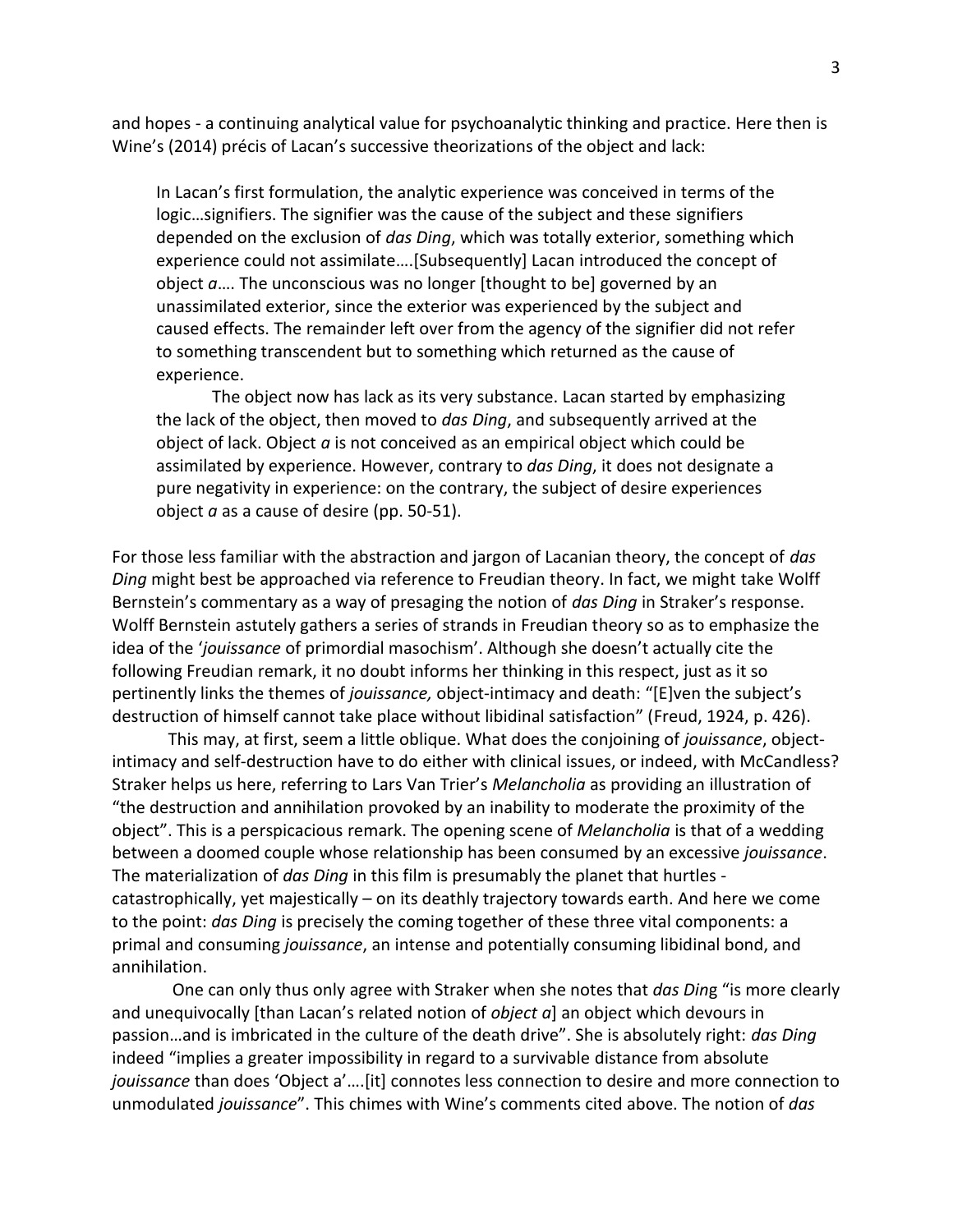*Ding* refers to something that is strictly inassimilable, totally exterior, a pure negativity that lies outside the parameters of the subject's desire. *Object a*, by contrast, is not inassimilable or radically exterior; it is rather a remainder of the agency of the signifier in the subject, precisely the object-cause of the subject's desire. It piques the subject's desire rather than threatening them with the black hole of unmediated primal *jouissance*.

The conceptualization of *das Ding* brings several benefits with it, and not only by virtue of the fact that the themes of the libidinal over-proximity, unmodulated *jouissance*, and the death drive are so neatly triangulated. The first of these is, perhaps surprisingly, both pragmatic and clinical in nature. Straker asks how the foregoing Lacanian theorizations of psychotic melancholia might be operationalized diagnostically, in differentiating schizophrenia, for example, from melancholia. The answer is perhaps to be found in Freud's (1923) remark that in melancholia we see, more clearly than anywhere else, "a pure culture of the death instinct" (p. 53).

In *Ordinary Psychosis and the Body*, Redmond (2014) offers several important characterizations of the nature of *jouissance* in psychosis. He emphasizes that castration, social identification and procedures of naming – all of which are consequences of the operation of the Name-of-the-Father, and which *do not function in psych*osis - add enormously to the tempering of anxiety and *jouissance,* at least in neurotic subjects. The installation of the Name-of-the-Father is thus associated with the pacification of intruding objects of *jouissance*. "Anxiety" says Redmond,

is tempered via the effects of the signifier... the Name-of-the-Father in particular is associated with pacification ...In neurosis, castration is associated with repression and limits the subject's access to *jouissance*… [We thus see] in Lacan's theory of the paternal metaphor…[how] the father who say 'No' metaphorises the mother's desire by substituting it with a signifier, the Name-of-the-Father… The mother's desire, synonymous with the presence of a potential invasive and overwhelming *jouissance* is limited by the cut of castration (2014, p. 120).

If then psychosis always presents us with a problem of some or other unmoderated *jouissance*, with a type of excessive object, perhaps what is definitive of melancholia – certainly in the two cases I examine in the original paper – is that the excessive object in question takes on the distinctive parameter of *das Ding*. *Das Ding*, in other words, is the object *par excellence* of melancholic psychosis. It is both, simultaneously, a terrible loss or subtraction (Freud's lost object), and the invasive object of overwhelming *jouissance* (as described) in Lacanian theory. A prospective differential diagnostic distinction between melancholia and other forms of psychosis might then be: does the intruding, excessive object take on the dimensions of *das Ding*?

A further benefit of the notion of *das Ding* as Lacan articulates it is that it incurs the sublime. Like all of the mythical proto-objects we may cite as examples of *das Ding* – the monolith in Kubrick's *2001 A Space Odyssey*, the great white whale in Melville's Moby Dick, Moses's burning bush, etc. - this Thing brings with it a lethal aspect even as it represents an opening onto the divine, the transcendent. In the original paper I had, if somewhat rhetorically,